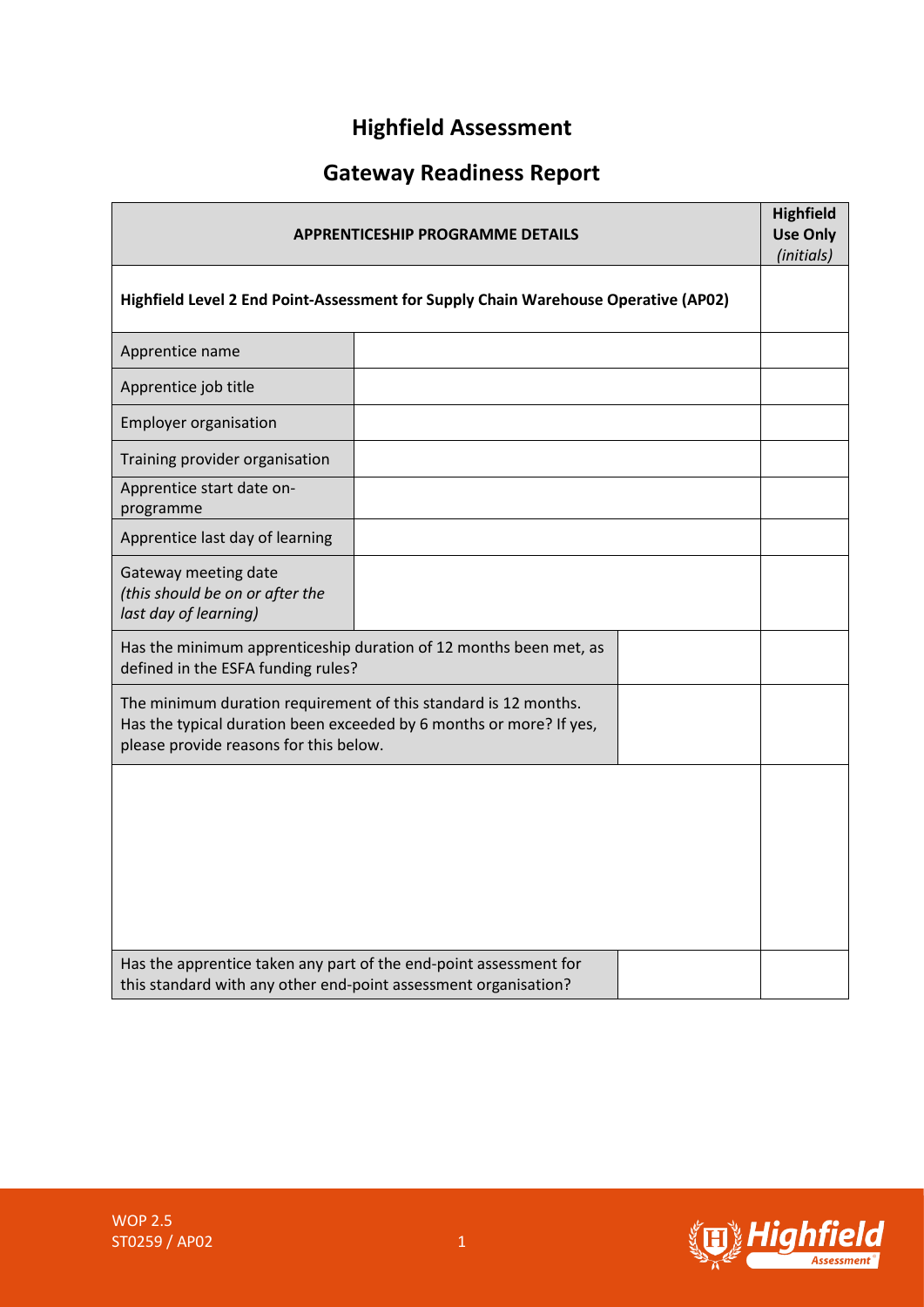| PREREQUISITE REQUIREMENTS   |                               |                                                                      |                                            |  |  |  |
|-----------------------------|-------------------------------|----------------------------------------------------------------------|--------------------------------------------|--|--|--|
| Prerequisite<br>requirement | Achieved by the<br>apprentice | <b>Evidence type provided</b><br>(e.g. PLR, certificate, screenshot) | <b>Highfield Use</b><br>Only<br>(initials) |  |  |  |
| Achieved English L1         |                               |                                                                      |                                            |  |  |  |
| <b>Achieved Maths L1</b>    |                               |                                                                      |                                            |  |  |  |
| Attempted English L2        |                               |                                                                      |                                            |  |  |  |
| <b>Attempted Maths L2</b>   |                               |                                                                      |                                            |  |  |  |

#### **GATEWAY REVIEW**

The gateway review should be completed by the employer, supported by the training provider, to record how the apprentice has met each of the standard subject areas. This can be discussed through a Q&A, and/or the apprentice may present evidence that can be reviewed during the meeting to show their achievement of the standard.

The employer, supported by the training provider, must agree that the apprentice is, in their view, competent in the role and therefore ready to undertake the end-point assessment. This should be recorded in the table below, along with any comments.

| <b>Standard area</b>          | Assessment<br>ready? | <b>Comments</b> |
|-------------------------------|----------------------|-----------------|
| Safe use of equipment,        |                      |                 |
| vehicles and machinery        |                      |                 |
| Environmental                 |                      |                 |
| management                    |                      |                 |
| <b>Working in accordance</b>  |                      |                 |
| with warehousing              |                      |                 |
| systems and processes         |                      |                 |
| Awareness of the supply       |                      |                 |
| chain industry and own        |                      |                 |
| organisation                  |                      |                 |
| <b>Building relationships</b> |                      |                 |